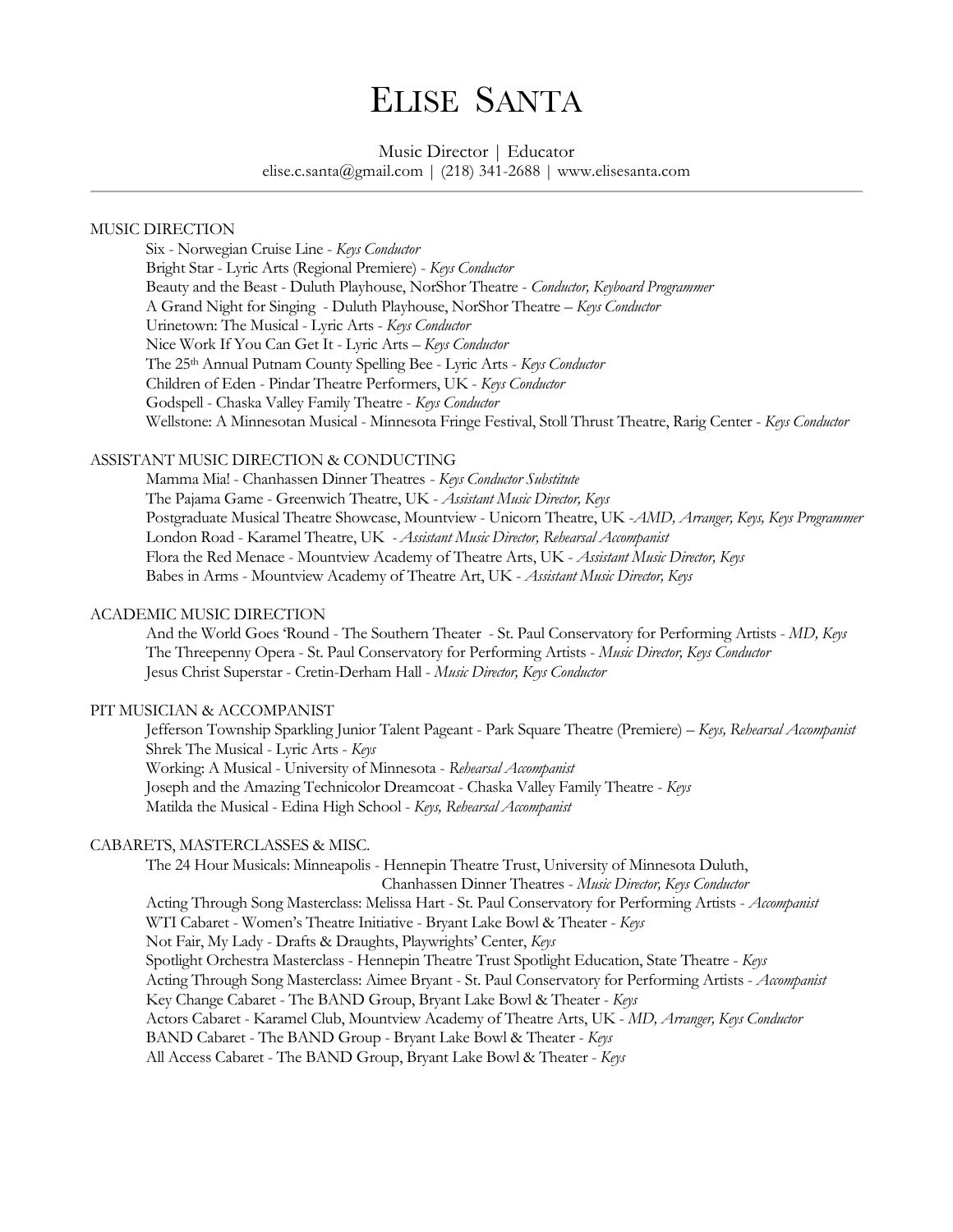# ELISE SANTA

#### EDUCATION

Mountview Academy of Theatre Arts, London, UK **Master of Arts in Musical Direction**, Merit, July 2018

University of Minnesota Duluth, Minnesota, USA **Bachelor of Music in Music Education - Instrumental**  Departmental Honors, *magna cum laude*, May 2013

#### **CERTIFICATION**

Minnesota State Teaching License K-12 Music Education Instrumental

#### PROFESSIONAL MEMBERSHIP

AFM – American Federation of Musicians, Local 30-73

#### VOCAL COACHING

Vocal Coach and Accompanist

Saint Paul Conservatory for Performing Artists, MN, 2019

- ! Selected vocally appropriate golden age repertoire for individual students
- ! Engaged students in acting through song and instructed proper vocal technique
- ! Accompanied musical theatre singing juries

#### INSTRUMENTAL DIRECTING

Chamber Orchestra Teacher

Saint Paul Conservatory for Performing Artists, MN, 2019

- ! Selected a stylistic variety of chamber repertoire with wide instrumentation accessibility
- ! Conducted rehearsals and engaged students collaboratively to hone technique and encourage creativity

#### Music Director

Our Savior's Lutheran Church, Circle Pines, MN, 2014 – 2016

- ! Organized collaborative ensemble performances with choirs and instrumentalists
- ! Performed solo and collaborative instrumental repertoire, hymns and contemporary worship songs
- ! Conducted handbell choir rehearsals and performances and taught proper musical technique

#### World Drumming and Guitar Teacher

St. Louis Park Middle School, St. Louis Park, MN, 2014 - 2015

- **Engaged diverse classes of 6th and 8th grade students in connecting music with worldly cultures**
- ! Instructed students in proper playing technique for world drums, percussion, guitar and voice
- ! Taught music theory, notation, composition, and improvisation through each learned instrument